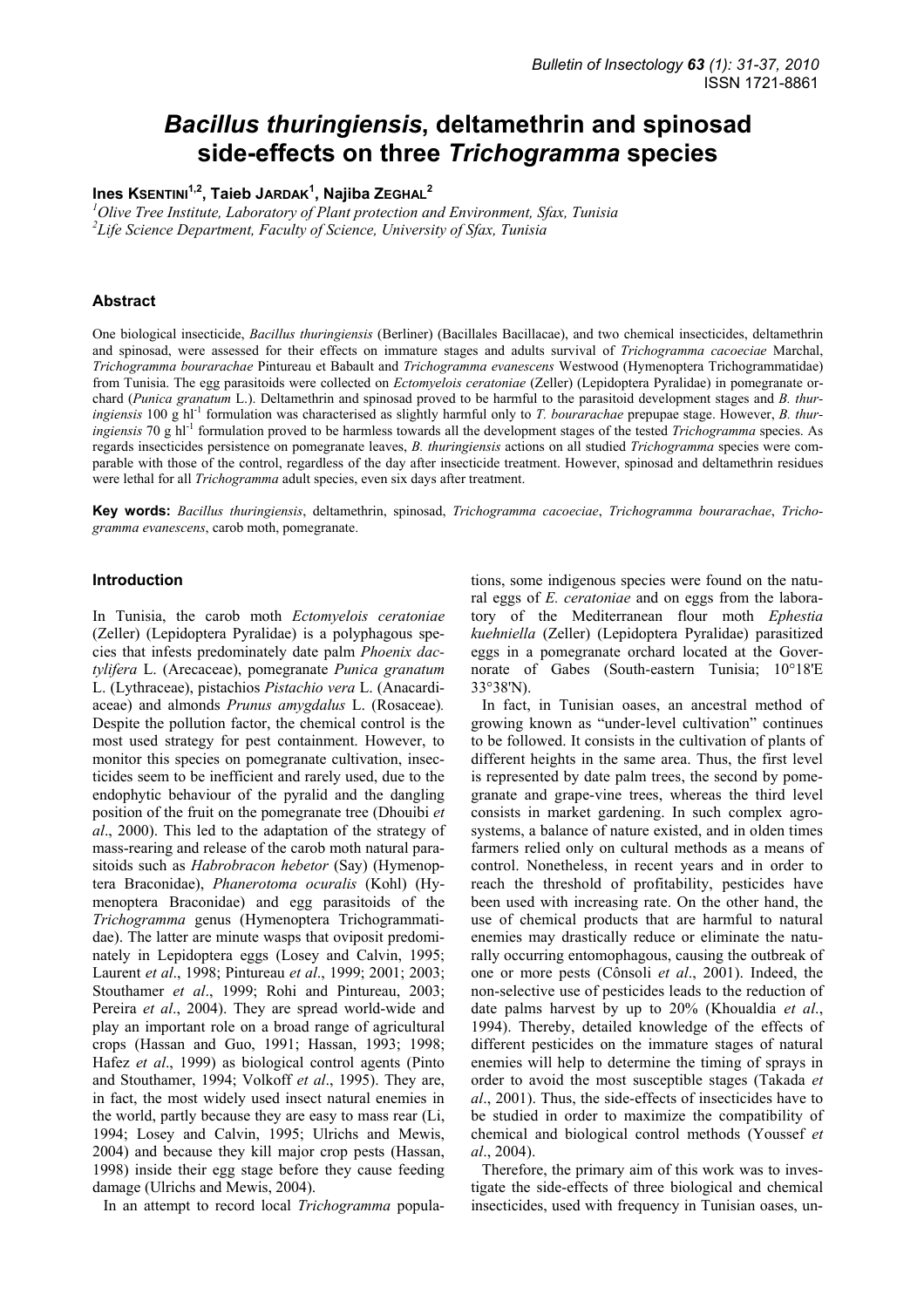der the ancestral method of growing, on three indigenous *Trichogramma* species. As part of an overall evaluation of local *Trichogramma* species survival in oasis microclimate, studies were conducted on their preimaginal development and adult longevity. The tested insecticides, *Bacillus thuringiensis* Berliner (Bacillales Bacillacae) (Formulation:  $100 \text{ g} \text{ hl}^{-1}$  and  $70 \text{ g} \text{ hl}^{-1}$ ), deltamethrin and spinosad were selected on the basis of their utility or potential for lepidopteran control in Tunisian oases.

# **Materials and methods**

The three *Trichogramma* species used in all experiments originated from the parasitized eggs of *E. ceratoniae* or *E. kuehniella* (sentinel egg traps), collected during the summer and the early autumn of 2004 in a pomegranate orchard located in Gabes Governorate. Then, they were identified as *Trichogramma cacoeciae* Marchal, *Trichogramma bourarachae* Pintureau et Babault and *Trichogramma evanescens* Westwood (Ksentini *et al*., 2010). The stock populations of *Trichogramma* species were maintained on the eggs of the factitious host, *E. kuehniella*, under laboratory conditions (25  $\pm$  1°C; 60  $\pm$  10% RH; L/D: 16/8) at "The Olive Tree Institute". *E. kuehniella* moths were produced on diets based on whole wheat flour. The host eggs were UV-killed, glued on cards with diluted Arabic gum and then offered to parasitization. Parasitoids were held under the environmental conditions mentioned above and provided with a (50%) honey solution as a food source throughout the rearing and experimental process.

As regards bioassay on development stages, for all the *Trichogramma* species tested below, tested *E.*  kuehniella eggs were glued to a 0.7 cm<sup>2</sup> area (approximately 300 eggs) and exposed to 15 females for 4 hours at  $(25 \pm 1 \degree C; 60 \pm 10\% \text{ RH}; L/D: 16/8)$ . Wasps remaining on eggs at the end of this period were gently discarded with a camelhair brush, then, *E. kuehniella* eggs were transferred to new containers and stored under the conditions mentioned above, until the parasitoids reached the desired developmental stage.

The parasitized eggs obtained were treated by dipping the cards into the insecticidal solutions for 10 seconds either three, six, or nine days after initial parasitism. These days correspond to the larval, prepupal, and pupal stages of *Trichogramma* wasps, respectively (Knutson, 1998). The concentration of each insecticide solution reflected the recommended field rates (table 1), and new solutions were made for each day of exposure. The control group was exposed to distilled water only. After treatment, the cards were kept on filter paper at room temperature until the excess of liquid dried, then transferred to clean vials plugged with cotton, and kept in an incubator (25  $\pm$  1 °C; 60  $\pm$  10% RH; L/D: 16/8). Each treatment was replicated 6 times.

Under the environmental conditions mentioned above, adults generally emerged 10 days after initial parasitism. A final assessment of emergence was made 15 days after initial parasitism in order to check mortality during the immature development. Thus, parasitized eggs (indicated by shiny black appearance of egg chorion) were visually inspected for emergence holes, and those with partially chewed exit holes with dead adults remaining inside were categorized as partially emerged.

To test the persistence of insecticide residues on pomegranate leaves under field conditions, two marked pomegranate branches were sprayed with the equivalent compound at the field-recommended dose (table 1), along with a water control. Sprays were applied with a handgun sprayer in order to make sure that all leaves surfaces were treated. Branches were exposed to direct weather conditions before leaves were excised at intervals from plants. Thus, one, two or six days after applying insecticides, six leaves were detached from each treated and control branch. Quadrate surfaces (1 by 1 cm) were cut out from each leaf and individually placed in vials held at  $25 \pm 1$  °C (60  $\pm$  10% RH; L/D: 16/8) and containing 30 *Trichogramma* adults (<24 hours old) with a drop of (50%) honey solution. Six replicates were used for each treatment. Vials were placed on their sides with the leaf sections placed in their tops and adjacent to a light source to ensure that *Trichogramma* wasps contacted frequently the leaf sections. The number of dead wasps was counted 24 hours after exposure and 10 days after; the total number of individuals was counted to determine the percentage of mortality. This process was repeated on days two and six after treatment. The persistence was the time required for the pesticide residue to lose effectiveness.

All statistical analyses were undertaken with SPSS for Windows Version 13.0 (SPSS, 2004), and all the data were angle transformed and compared by the Tukey's test ( $P \leq 0.05$ ) whenever differences were indicated. Also, mortality occurring during development stages was classified according to the International Organization of Biological Control (IOBC), where : class 1 – harmless (E < 30%), class 2 – slightly harmful (30  $\leq$  E  $\leq$ 79%), class 3 – moderately harmful (80  $\leq$  E  $\leq$  99%) and class 4 – harmful (E > 99%) (Bueno *et al*., 2008).

**Table 1.** Biological and chemical insecticides, and Recommended Field Rates (RFR) tested on the egg parasitoids *T. cacoeciae*, *T. bourarachae* and *T. evanescens*.

| Active ingredient               | Trade name        | Formulation | <b>RFR</b>                      |
|---------------------------------|-------------------|-------------|---------------------------------|
| <i>B.</i> thuringiensis $(B.t)$ | Bactospeine 16000 | <b>WP</b>   | $100 \text{ g} \text{ hl}^{-1}$ |
| <i>B.</i> thuringiensis $(B.t)$ | Bactospeine 16000 | WP          | $70 g h l^{-1}$                 |
| Deltamethrin                    | Decis EC 25       | EC          | $50$ cc $\text{hl}^{-1}$        |
| Spinosad                        | Tracer 240 SC     | EС          | $60$ cc $\rm{hl}^{-1}$          |

 $EC =$  Emulsifiable Concentrate;  $WP =$  Wettable Powder.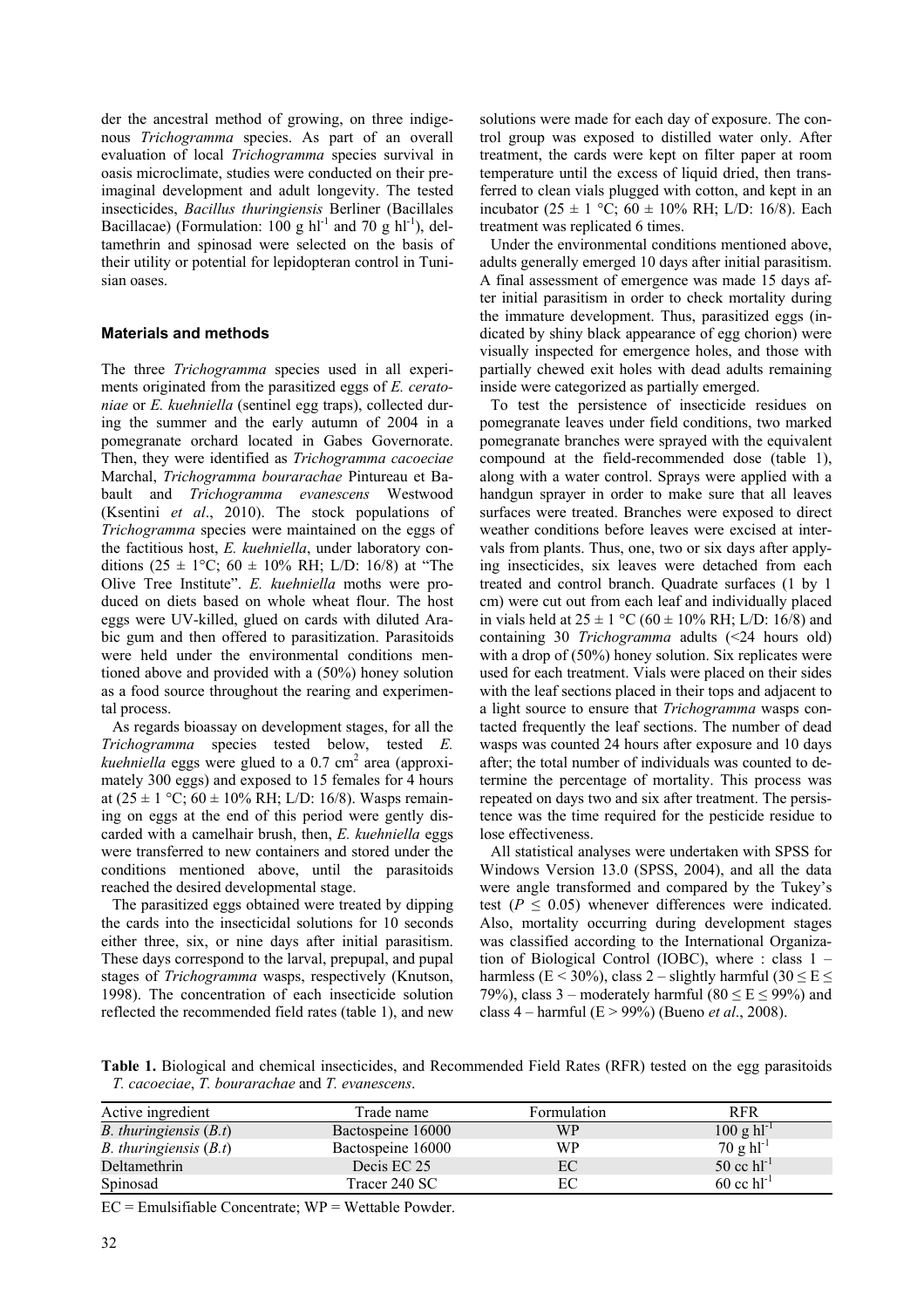# **Results**

#### Bioassay on development stages

*Trichogramma* development stages' survival on *E. kuehniella* eggs was significantly affected by chemical treatments. Spinosad and deltamethrin were the most toxic compounds. Even though *B. thuringiensis* 70 g hl-1 formulation was found to be harmless to all the development stages of the tested *Trichogramma* species, *B. thuringiensis* 100 g hl<sup>-1</sup> formulation was characterised as slightly harmful only to *T. bourarachae* prepupae stage (table 2). The results suggested that the susceptibility of the development stages of *Trichogramma* toward insecticides could differ from species to species and the insecticide type used.

Also, we noticed that for almost all tested *Trichogramma* species, parasitized eggs exposed to spinosad displayed the highest mortality rate during adult emergence, followed by eggs exposed to deltamethrin (table 3). However, *T. evanescens* and *T. bourarachae* larvae stages were among the most touched by mortality during adult emergence, whereas for *T. cacoeciae*, this phenomenon was higher for prepuae stages than for larvae and pupae stages, when treated with spinosad. The percentage of partial emergence from eggs exposed to *B. thuringiensis* was similar to that of the control.

#### Residue bioassay

Adult *Trichogramma* survival was significantly affected by spinosad and deltamethrin treatments. In fact,

whatever the day after insecticide treatment; *B. thuringiensis* actions on all studied *Trichogramma* species were comparable with those of the control, whereas deltamethrin and spinosad continued to be harmful to adults during the first, the second and even the sixth day after insecticide pulverisation (table 4).

# **Discussion**

Like other insect species, *Trichogramma* immature stages have long been considered less responsive to insecticides than adults, because the egg chorion is a sort of protection to development stages. However, in this paper, we found that egg chorion protection was not enough to the spinosad and deltamethrin rates tested. In fact, these compounds were not only harmful to all development stages but also to adult *Trichogramma*, as well. In fact, it was found for all tested *Trichogramma* species, that the disruptive effect of deltamethrin and spinosad on emergence was maintained as the parasitoids advanced in development. Our results concur with those obtained by Suh *et al*. (2000), Cônsoli *et al*. (2001) and Bueno *et al*. (2008) who found that immature *Trichogramma* stages exposed to spinosad were characterized by a very high mortality rate.

While the toxicity of some insecticides is subject to controversy, the only possible explanation may be related to the methodology of the study, the host eggs used as well as the insecticide concentrations and/or

*Trichogramma* species Immature developmental stage treated Treatment larvae class prepupae class pupae class *T. bourarachae* Control 3.74 ± 1.4 Aa 1 7.21 ± 2.42 Ab 1 3.28 ± 0.99 Aa 1 F = 9.417; df = 2; P = 0.002<br>  $B.t 100 g h1^{-1}$  4.18 ± 1.17 Aa 1 36.53 ± 4.72 Bb 2 3.4 ± 0.75 Aa 1 F = 331.607; df = 2; P = 0.0001  $\begin{array}{cccc} 4.18 \pm 1.17 \text{ Aa} & 1 & 36.53 \pm 4.72 \text{ Bb} & 2 & 3.4 \pm 0.75 \text{ Aa} & 1 & F = 331.607; \text{ df} = 2; P = 0.0001 \\ 9.29 \pm 1.12 \text{ Bb} & 1 & 4.35 \pm 2.32 \text{ Aa} & 1 & 17.49 \pm 3.56 \text{ Bc} & 1 & F = 21.569; \text{ df} = 2; P = 0.0001 \end{array}$ *B.t* 70 g hl<sup>-1</sup> 9.29  $\pm$  1.12 Bb 1 4.35  $\pm$  2.32 Aa 1 17.49  $\pm$  3.56 Bc 1 F = 21.569; df = 2; P = 0.0001 Deltamethrin 85.63 ± 3.04 Ca 3 94.52 ± 1.92 Cb 3 95.41 ± 1.25 Cb 3 F = 34.525; df = 2; P = 0.0001 Spinosad  $100 \pm 0$  Da  $4$   $92.98 \pm 10.47$  Ca  $3$   $100 \pm 0$  Da  $4$   $F = 3.352$ ; df = 2; P = 0.063  $F = 2693.424$ ;  $df = 4$ ;  $P = 0.0001$  $F = 141.170$ ;  $df = 4$ ;  $P = 0.0001$  $F = 2972.687$ df = 4;  $P = 0.0001$ *T. cacoeciae* Control 2.5 ± 0.41 Aa 1 6.74 ± 0.98 Cb 1 6.61 ± 1.11 Ab 1 F = 60.026; df = 2; P = 0.0001<br>  $B.t$  100 g hl<sup>-1</sup> 2.03 ± 0.62 Aa 1 3.07 ± 0.63 Ab 1 8.33 ± 1.04 Ac 1 F = 91.112; df = 2; P = 0.0001 1  $3.07 \pm 0.63$  Ab 1  $8.33 \pm 1.04$  Ac 1 F = 91.112; df = 2; P = 0.0001  $B. t$  70 g hl<sup>-1</sup> 2.84 ± 0.64 Aa 1 4.93 ± 0.56 Bb 1 7.27 ± 0.88 Ac 1 F = 59.384; df = 2; P = 0.0001 Deltamethrin  $86.76 \pm 2.4$  Bc  $3$   $77.52 \pm 1.94$  Da  $2$   $83.24 \pm 1.47$  Bb  $3$   $F = 29.182$ ; df = 2; P = 0.0001<br>Spinosad  $94.61 \pm 0.75$  Cc  $3$   $79.83 \pm 2.2$  Da  $2$   $87.98 \pm 2.17$  Cb  $3$   $F = 110.752$ ; df = 2; P = 0.0001 Spinosad 94.61 ± 0.75 Cc 3 79.83 ± 2.2 Da 2 87.98 ± 2.17 Cb 3 F = 110.752; df = 2; P = 0.0001  $F = 4110.101;$  $df = 4$ ;  $P = 0.0001$  $F = 3078.561$ ;  $df = 4$ ;  $P = 0.0001$  $F = 2794.771$ ;  $df = 4$ ;  $P = 0.0001$ *T. evanescens* Control 6.74 ± 1.42 Aa 1 6.91 ± 0.72 Aa 1 9.99 ± 2.23 Ab 1 F = 7.731; df = 2; P = 0.005<br>  $B.t 100 \text{ g h}^{-1}$  6.4 ± 0.48 Aa 1 20.97 ± 1.98 Cc 1 11.67 ± 2.28 Ab 1 F = 110.987; df = 2; P = 0.0001  $6.4 \pm 0.48$  Aa 1 20.97  $\pm 1.98$  Cc 1 11.67  $\pm 2.28$  Ab 1 F = 110.987; df = 2; P = 0.0001  $B.t.70 \text{ g h}^{-1}$  6.84 ± 1.08 Aa 1 15.66 ± 4.07 Bb 1 14.31 ± 2.3 Ab 1 F = 22.963; df = 2; P = 0.0001 Deltamethrin 90.83 ± 0.71 Bb 3 93.27 ± 2.23 Db 3 69.79 ± 6.55 Ba 2 F = 71.550; df = 2; P = 0.0001 Spinosad 87.16  $\pm$  4.13 Ba 3 93.43  $\pm$  0.81 Db 3 85.74  $\pm$  2.84 Ca 3 F = 13.807; df = 2; P = 0.0001  $F = 1549.587$  $df = 4$ ;  $P = 0.0001$  $F = 1230.016$ ;  $df = 4$ ;  $P = 0.0001$  $F = 476.724$ ;  $df = 4$ ;  $P = 0.0001$ 

**Table 2.** Mortality (%) from egg to adult of 3 *Trichogramma* species treated with different insecticide solutions during immature life phases ( $25 \pm 1$  °C;  $60 \pm 10$ % RH; L/D: 16/8).

Values followed by the same letter are not statistically different using mean comparisons (Tukey test;  $P \le 0.05$ ) angular transformed data, capital letters following the values represent comparisons within a column and lower case letters represent comparisons within a line. Mortality estimation: class  $1 =$  harmless ( $E < 30\%$ ), class  $2 =$  slightly harmful (30  $\le E \le 79\%$ ), class 3 = moderately harmful (80  $\le E \le 99\%$ ) and class 4 = harmful (E > 99%).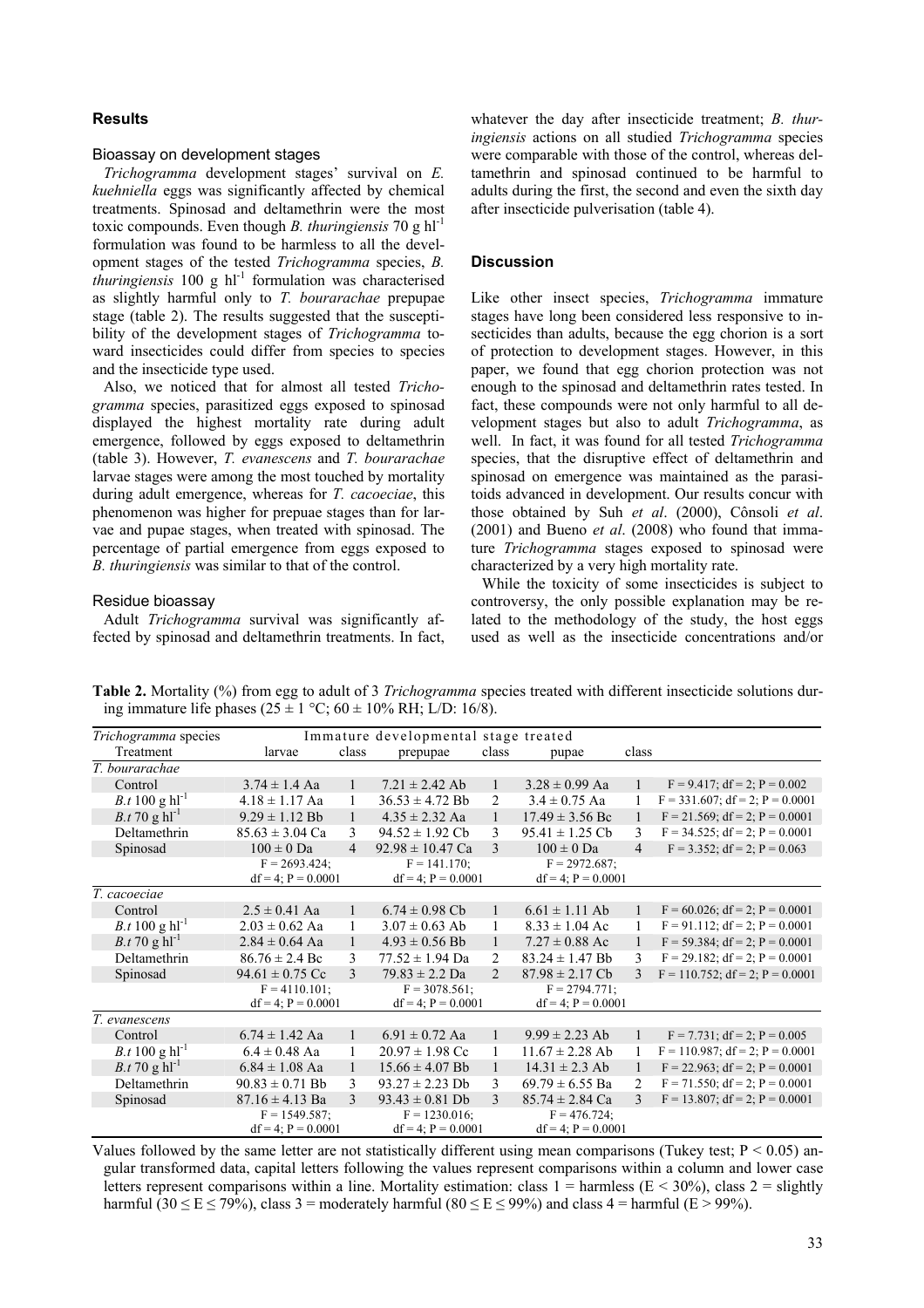| <i>Trichogramma</i> species       | Immature developmental stage treated                     |                         |                         |                                        |  |  |
|-----------------------------------|----------------------------------------------------------|-------------------------|-------------------------|----------------------------------------|--|--|
| Treatment                         | larvae                                                   | prepupae                |                         |                                        |  |  |
| T. bourarachae                    |                                                          |                         |                         |                                        |  |  |
| Control                           | $0 \pm 0$ A*                                             | $0 \pm 0$ A*            | $0 \pm 0$ A*            |                                        |  |  |
| <i>B.t</i> 100 g $hl^{-1}$        | $0.17 \pm 0.42$ Aa                                       | $0 \pm 0$ Aa            | $0.07 \pm 0.18$ Aa      | $F = 0.627$ ; df = 2 ; P = 0.547       |  |  |
| <i>B.t</i> 70 g $hl^{-1}$         | $0.63 \pm 0.82$ Aa<br>$0.09 \pm 0.22$ Aa<br>$0 \pm 0$ Aa |                         |                         | $F = 2.985$ ; df = 2 : $P = 0.081$     |  |  |
| Deltamethrin                      | $14.08 \pm 2.01$ Bb                                      | $1.28 \pm 1.02$ Aa      | $0.54 \pm 0.67$ Aa      | $F = 173.239$ ; df = 2; $P = 0.0001$   |  |  |
| Spinosad                          | $20.43 \pm 4.1$ Ca                                       | $8.06 \pm 6.9$ Bb       | $0.34 \pm 0.4$ Ac       | $F = 25.869$ ; df = 2; $P = 0.0001$    |  |  |
|                                   | $F = 235.667$ ;                                          | $F = 7.913$ ;           | $F = 2.737$ ;           |                                        |  |  |
|                                   | $df = 4$ ; $P = 0.0001$                                  | $df = 4$ ; $P = 0.0001$ | $df = 4$ ; $P = 0.051$  |                                        |  |  |
| T. cacoeciae                      |                                                          |                         |                         |                                        |  |  |
| Control                           | $0.04 \pm 0.1$ Aa                                        | $0.03 \pm 0.07$ Aa      | $0.11 \pm 0.16$ Aa      | $F = 0.668$ ; df = 2; $P = 0.527$      |  |  |
| <i>B.t</i> 100 g $hl^{-1}$        | $0.1 \pm 0.24$ Aa                                        | $0.1 \pm 0.16$ Aa       | $0.41 \pm 0.35$ ABa     | $F = 2.897$ ; df = 2 ; $P = 0.086$     |  |  |
| <i>B.t</i> 70 g $hl^{-1}$         | $0.08 \pm 0.18$ Aa                                       | $0.3 \pm 0.2$ ABa       | $1.12 \pm 0.41$ Bb      | $F = 23.273$ ; df = 2 ; $P = 0.0001$   |  |  |
| Deltamethrin                      | $1.54 \pm 0.83$ Ba                                       | $1.68 \pm 1.28$ Ba      | $0.87 \pm 1.08$ ABa     | $F = 0.973$ ; df = 2 ; P = 0.401       |  |  |
| Spinosad                          | $2.49 \pm 1.42$ Ba                                       | $13.47 \pm 2.91$ Cc     | $4.99 \pm 1.15$ Cb      | $F = 48.654$ ; df = 2 ; P = 0.0001     |  |  |
|                                   | $F = 13.750$ ;                                           | $F = 125.619$ ;         | $F = 40.243$ ;          |                                        |  |  |
|                                   | $df = 4$ ; $P = 0.0001$                                  | $df = 4$ ; $P = 0.0001$ | $df = 4$ ; $P = 0.0001$ |                                        |  |  |
| T. evanescens                     |                                                          |                         |                         |                                        |  |  |
| Control                           | $0.64 \pm 0.71$ Aa                                       | $0.31 \pm 0.41$ Aa      | $0 \pm 0$ Aa            | $F = 2.957$ ; df = 2; P = 0.083        |  |  |
| <i>B.t</i> 100 g $\text{hl}^{-1}$ | $0.56 \pm 0.56$ Aa                                       | $0.63 \pm 0.57$ Aa      | $0.17 \pm 0.4$ Aa       | $F = 1.447$ ; df = 2; P = 0.266        |  |  |
| <i>B.t</i> 70 g $hl^{-1}$         | $0.18 \pm 0.45$ Aa                                       | $0.91 \pm 0.61$ Aa      | $0.85 \pm 0.58$ Aa      | $F = 3.425$ ; df = 2; P = 0.060        |  |  |
| Deltamethrin                      | $12.32 \pm 1.18$ Bc                                      | $4.67 \pm 2.82$ Bb      | $1.07 \pm 0.81$ Aa      | $F = 42.182$ ; $df = 2$ ; $P = 0.0001$ |  |  |
| Spinosad                          | $20.89 \pm 4.26$ Cb                                      | $9.15 \pm 3.65$ Ca      | $11.06 \pm 5.89$ Ba     | $F = 8.340$ ; df = 2; P = 0.004        |  |  |
|                                   | $F = 223.524$ ;                                          | $F = 23.435$ ;          | $F = 24.139$ ;          |                                        |  |  |
|                                   | $df = 4$ ; $P = 0.0001$                                  | $df = 4$ ; $P = 0.0001$ | $df = 4$ ; $P = 0.0001$ |                                        |  |  |

**Table 3.** Adult mortality during emergence (%) of 3 *Trichogramma* species treated with different insecticide solutions during immature life phases ( $25 \pm 1$  °C;  $60 \pm 10\%$  RH; L/D: 16/8).

Values followed by the same letter are not statistically different using mean comparisons (Tukey test;  $P < 0.05$ ) angular transformed data, capital letters following the values represent comparisons within a column and lower case letters represent comparisons within a line. \* Statistical analysis can not be run (Equal percentages for all data).

| <b>Table 4.</b> Mean $\pm$ SE percent survival of <i>Trichogramma</i> adults 24 h following exposure to insecticides residues on |  |  |  |
|----------------------------------------------------------------------------------------------------------------------------------|--|--|--|
| pomegranate leaves at various days after application of field used rates.                                                        |  |  |  |

| Trichogramma   |                                       |                                         |                                         |                                          |                                         |                                            |  |
|----------------|---------------------------------------|-----------------------------------------|-----------------------------------------|------------------------------------------|-----------------------------------------|--------------------------------------------|--|
| species        |                                       |                                         | compounds                               |                                          |                                         |                                            |  |
|                | Control                               | <i>B.t</i> 100 g $hl^{-1}$              | <i>B.t</i> 70 g $hl^{-1}$               | Deltamethrin                             | Spinosad                                |                                            |  |
|                | T. bourarachae                        |                                         |                                         |                                          |                                         |                                            |  |
| 1              | $80.49 \pm 18.88$ Ab                  | $93.59 \pm 7.89$ Ab                     | $84.85 \pm 10.22$ Ab                    | $9.09 \pm 4.14$ Ba                       | $15.84 \pm 7.46$ Aa                     | $F = 92.187$ ;<br>$df = 4$ ; $P = 0.0001$  |  |
| $\overline{2}$ | $89.3 \pm 17.18$ Ab                   | $89.6 \pm 12.2$ Ab                      | $68.56 \pm 25.92$ Ab                    | $19.25 \pm 18.66$ Ba                     | $7.24 \pm 6.53$ Aa                      | $F = 36.915$ ;<br>$df = 4$ ; $P = 0.0001$  |  |
| 6              | $92.84 \pm 14.12$ Ac                  | $92.61 \pm 2.18$ Ac                     | $87.08 \pm 4.71$ Ac                     | $0 \pm 0$ Aa                             | $13.35 \pm 6.34$ Ab                     | $F = 337.322$ ;<br>$df = 4$ ; $P = 0.0001$ |  |
|                | $F = 0.799$ ;<br>$df = 2P = 0.468$    | $F = 0.384$ :<br>$df = 2$ ; $P = 0.687$ | $F = 2.638$ :<br>$df = 2$ ; $P = 0.104$ | $F = 12.815$ :<br>$df = 2$ ; $P = 0.001$ | $F = 2.757$ ;<br>$df = 2$ ; $P = 0.096$ |                                            |  |
|                | T. cacoeciae                          |                                         |                                         |                                          |                                         |                                            |  |
| 1              | $100 \pm 0$ *c                        | $98.89 \pm 2.72$ Ac                     | $89.15 \pm 18.03$ Ac                    | $32.95 \pm 13.84$ Ba                     | $33.77 \pm 32.44$ Ab                    | $F = 25.862$ ;<br>$df = 4$ ; $P = 0.0001$  |  |
| $\overline{2}$ | $100 \pm 0$ *c                        | $100 \pm 0$ Ac                          | $100 \pm 0$ Ac                          | $34.03 \pm 22.79$ Ba                     | $46.65 \pm 11.44$ Ab                    | $F = 23.790$ ;<br>$df = 4$ ; $P = 0.0001$  |  |
| 6              | $100 \pm 0$ *b                        | $96.69 \pm 5.82$ Ab                     | $94.72 \pm 4.59$ Ab                     | $13.47 \pm 16.75$ Aa                     | $44.16 \pm 24.75$ Aa                    | $F = 13.847$ ;<br>$df = 4$ ; $P = 0.0001$  |  |
|                |                                       | $F = 1.956$ ;<br>$df = 2$ ; $P = 0.176$ | $F = 0.485$ ;<br>$df = 2$ ; $P = 0.625$ | $F = 4.826$ :<br>$df = 2$ ; $P = 0.024$  | $F = 3.281$ ;<br>$df = 2$ ; $P = 0.066$ |                                            |  |
| T. evanescens  |                                       |                                         |                                         |                                          |                                         |                                            |  |
| 1              | $80 \pm 44.72$ Ac                     | $72.03 \pm 20.79$ Ac                    | $96.67 \pm 7.46$ Ac                     | $4.23 \pm 6.63$ Aa                       | $38.36 \pm 44.16$ Ab                    | $F = 7.580$ ;<br>$df = 4$ ; $P = 0.001$    |  |
| 2              | $78.59 \pm 19.9$ Abc                  | $87.73 \pm 17.19$ Ac                    | $64.58 \pm 50.26$ Abc                   | $20.22 \pm 23.34$ Aab                    | $13.33 \pm 18.26$ Aa                    | $F = 6.388$ :<br>$df = 4$ ; $P = 0.003$    |  |
| 6              | $82.29 \pm 13.84$ Ab                  | $80.64 \pm 11.67$ Ab                    | $85.93 \pm 13.01$ Ab                    | $40.6 \pm 39.54$ Aa                      | $5.72 \pm 9.04$ Aa                      | $F = 15.066$ ;<br>$df = 4$ ; $P = 0.0001$  |  |
|                | $F = 0.311$ ;<br>$df = 2$ ; P = 0.732 | $F = 1.845$ ;<br>$df = 2$ ; P = 0.204   | $F = 0.659$ ;<br>$df = 2$ ; P = 0.536   | $F = 1.435$ ;<br>$df = 2$ ; $P = 0.279$  | $F = 1.213$ ;<br>$df = 2$ ; P = 0.334   |                                            |  |

Values followed by the same letter are not statistically different using mean comparisons (Tukey test;  $P < 0.05$ ) angular transformed data, capital letters following the values represent comparisons within a column and lower case letters represent comparisons within a line. \* Statistical analysis can not be run (equal percentages for all data).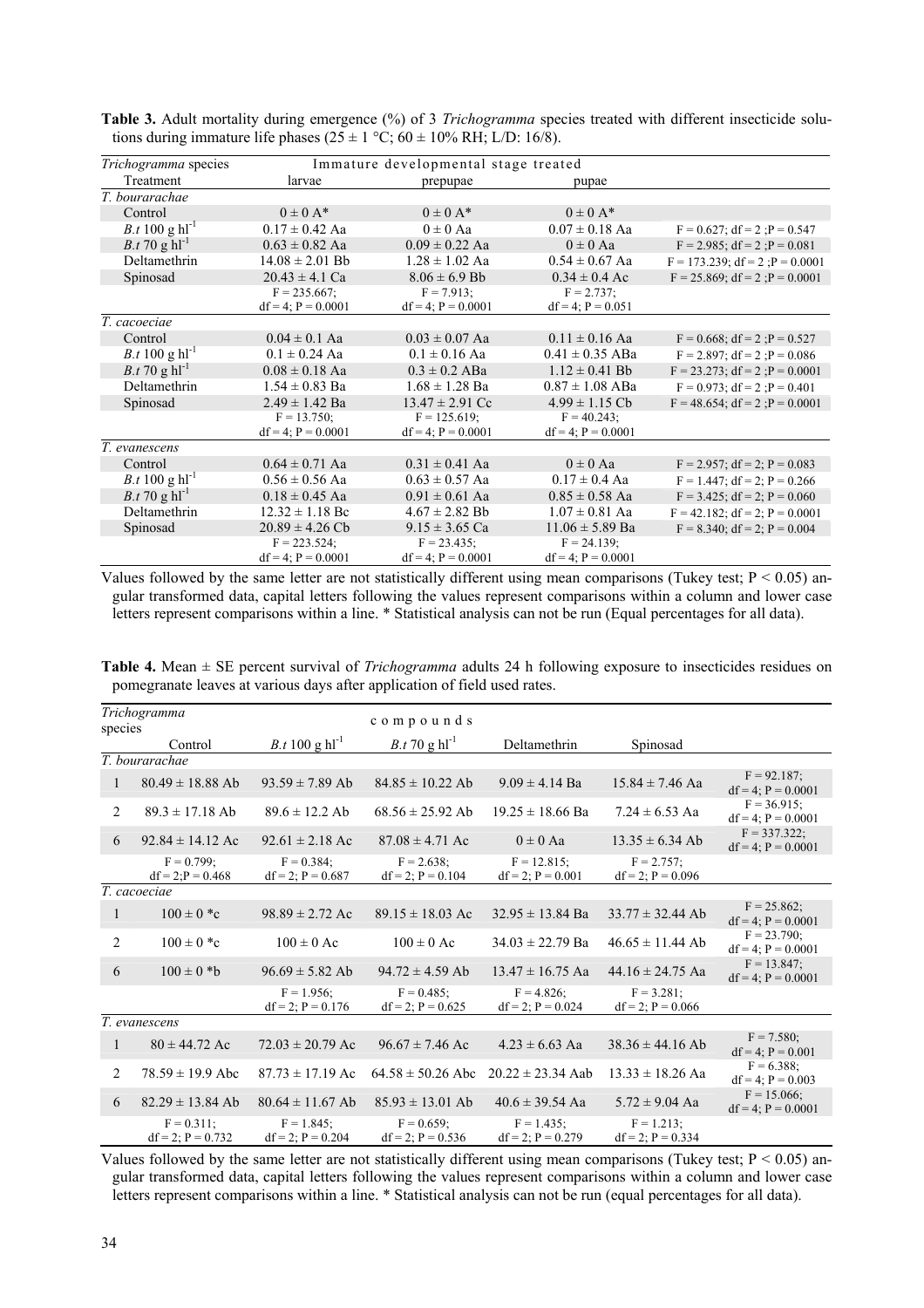formulations tested in each of the studies. In fact, Grützmacher *et al*. (2004) demonstrated that the sensitivity of *Trichogramma* immature stages was due to the insecticide used. For example, Assist® was found to be harmless to all parasitoid development stages, Dipterex<sup>®</sup> 500 was slightly harmful to the parasitoid eggs and moderately harmful to the other two stages, whereas Lebaycid<sup>®</sup> 500 was harmful to the parasitoid egg and larvae and moderately harmful to the pupae within the host eggs. However, in our case, we observed that the insecticide action might be strongly related to the species of *Trichogramma* used in the test. Indeed, *B. thuringiensis* 100 g  $h^{-1}$  formulation was found to be slightly harmful only to *T. bourarachae* prepuae stages.

As regards the insecticide effects on the adults emerging from the host eggs, we found that while treated with spinosad, *T. evanescens* and *T. bourarachae* larvae stages were among the most susceptible, whereas for *T. cacoeciae*, this phenomenon was higher for prepuae stages than larvae and pupae stages. This might depend on *Trichogramma* species. For example, Suh *et al*. (2000) found when testing spinosad effects on *Trichogramma exiguum* Pinto et Platner premature stages that the partial emergence level increased while preimaginal development progressed. In an attempt to explain the partial emergence phenomenon, Cônsoli *et al*. (2001) reported that some products might be unable to penetrate through the host chorion. However, their ingestion by the parasitoid might occur during the opening of the emergence hole. In fact, while the parasitoid is cutting a small area of the host chorion with its mandibles, a small quantity of the chorion surface could be swallowed and with it the product covering the host surface. He also demonstrated that the characteristic mortality of the newly emerged adults could be explained by the mode of action of spinosad, which excites the nervous system by activating the nicotinic receptors of acetylcholine, thereby causing paralysis. In our study, as for spinosad, the majority of parasitized eggs exposed to deltamethrin did not produce viable adults. In fact, newly emerged *Trichogramma* adults died while chewing exit holes through the egg chorion. This might be due to the deltamethrin's contact and/or stomach-acting modes.

Concerning the insecticide effects on *Trichogramma* adult survival, deltamethrin and spinosad residues were found to be very toxic towards all *Trichogramma* species tested, whereas *B. thuringiensis* (Formulation: 100 g hl-1 and 70 g  $\text{h}$ <sup>1</sup>) effect was comparable to that of the control. Regarding spinosad, its toxicity towards natural enemies is subject to controversy. In fact, it is considered as promising for IPM programmes because of its selectivity against different beneficial insects such as predatory mites, predatory heteroptera and Neuroptera (Medina *et al*., 2003) or as an insecticide that exhibits wide margins of safety to beneficial insects and related organisms (Babul Hossain and Poehling, 2006). However, these authors found that spinosad showed highly detrimental effects on the development and longevity of the parasitoid *Neochrysocharis formosa* (Westwood) (Hymenoptera Eulophidae) even when the host larvae *Liriomyza sativa* Blanchard (Diptera Agromyzidae) stopped feeding following parasitization. In the same

context, Williams *et al*. (2003) reported that Hymenopteran parasitoids are significantly more susceptible to spinosad than predatory insects. They also added that predators generally suffer insignificant sub-lethal effects following exposure to spinosad, whereas parasitoids often show sub-lethal effects including loss of reproductive capacity and reduced longevity. In this way, it became obvious that spinosad was highly toxic to parasitoid wasps. This was also the case of deltamethrin which appeared in our study as very toxic towards *T. bourarachae*, *T. evanescens* and *T. cacoeciae*. Our findings also concur perfectly with those of Youssef *et al*. (2004) who proved that this pyrethroid was very toxic to the adult and pupae of *T. cacoeciae*. Concerning the biological insecticide *B. thuringiensis*, the 100 g  $hl<sup>-1</sup>$  formulation was queerly found in our study to be slightly harmful towards *T. bourarachae* prepupae stage. Also, Brunner *et al*. (2001) found that this compound was responsible for *Trichogramma platneri* Nagarkatti mortality. However, this seemed to be rather due to the physical properties of *B. thuringiensis* formulations which caused the adhesion of wings, legs and antennae to the body, thereby disabling the parasitoids and causing their death.

In this study, the impact of deltamethrin and spinosad was not significantly affected by the time devoted to the experiment after insecticide application. In fact, even six days after pomegranate leaves spraying, these two compounds had a lethal effect on adult *Trichogramma*. Our data confirm the high susceptibility of *Trichogramma* wasps to deltametrin and spinosad and demonstrate that *B. thuringiensis* is more compatible and/or more suitable to conserve natural or released populations of *Trichogramma* wasps. Moreover, beneficial organisms that occupy pomegranate canopy, as well as those which live on or beneath the soil, will be reached by pesticide fatal effect. For example, when spraying deltamethrin on maize leaves, some soil arthropods such as Nitidulidae were significantly affected and even suppressed (Badji *et al*., 2007). Insect suppression by deltamethrin's broad-spectrum indicates their high susceptibility to this insecticide. This was also the case of the tested *Trichogramma* species which continued to be mortally affected by deltamethrin and spinosad even six days after their application. However, according to Suh *et al*. (2000), *T. exiguum* adults are susceptible to residues of spinosad weathered on cotton leaves only up to four days. In this paper, spinosad and deltamethrin longterm persistence might be due to trial conditions, because the sprayed pomegranate leaves were chosen in a permanently shadowed area of the tree.

In our study, *Trichogramma* immature stages and adults received the recommended field dose of insecticides. *B. thuringiensis* was proven to be slightly harmful towards *T. Bourarachae* prepuae stage, although Brunner *et al*. (2001) observed that these kinds of products could be successfully integrated into biological control programmes in conjunction with small parasitoids. Nevertheless, it is useful to bear in mind that under field conditions, eggs would receive a much lower dose, and many eggs such as those oviposited on the underside of leaves might not even be exposed to the insecticide (Suh *et al*., 2000).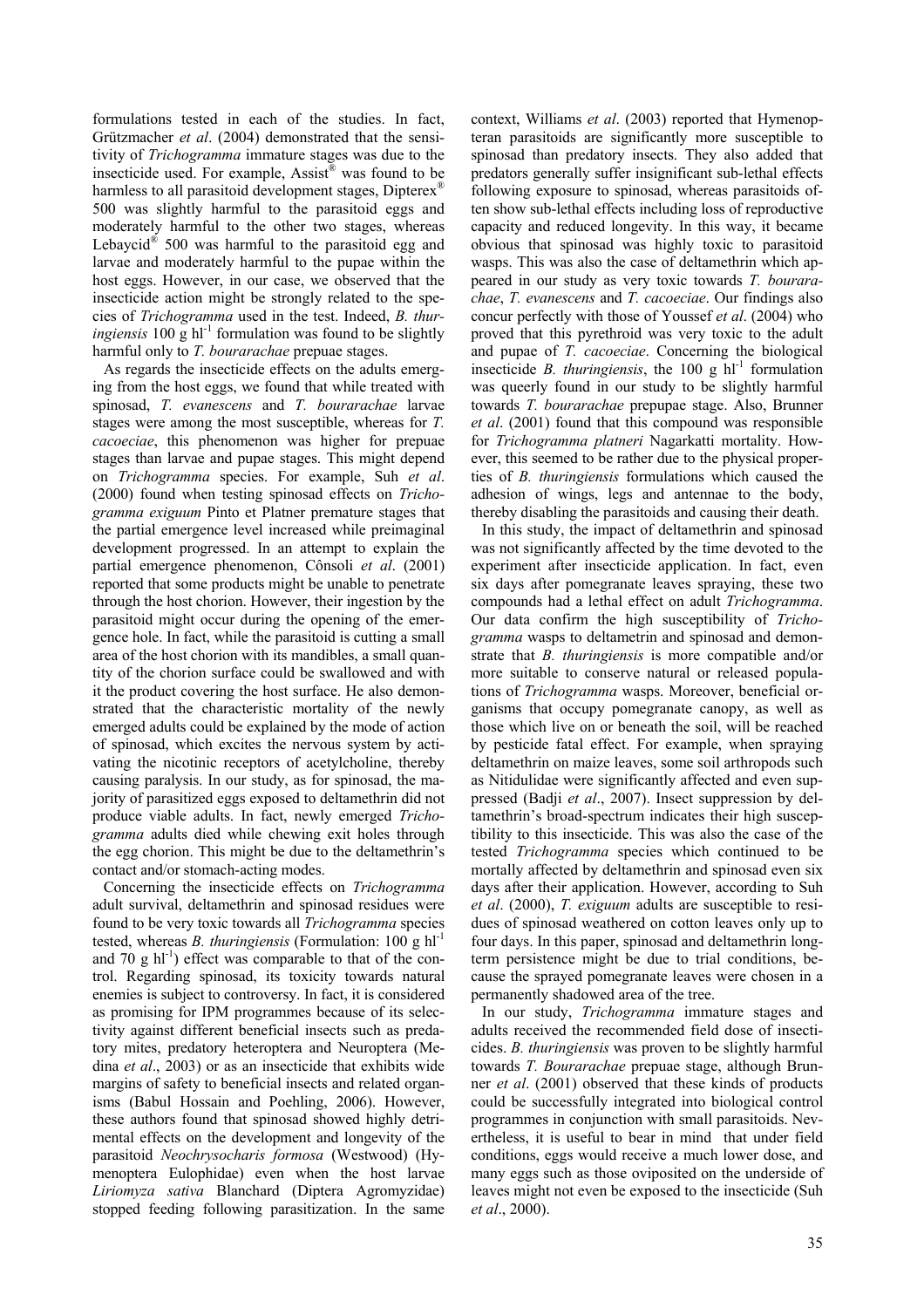# **Conclusion**

Further research should focus on the impact of insecticide exposure on native *Trichogramma* species present in traditional oases in Gabes area. Pesticides that control pests without adversely affecting important natural enemies are urgently needed for integrated control programmes (Hafez *et al*., 1999). Without such insecticides, necessity will certainly continue to force some farmers to apply for conventional agriculture with all its arsenal of harmful products. In such cases, the use of insecticides with short-lived residues would theoretically allow a rapid recolonization of parasitoids (Brunner *et al*., 2001). Nevertheless, the use of effective and harmless biological compounds will be, in the long run, safer and more useful, for farmers, consumers, ecosystem and of course beneficial organisms.

# **Acknowledgements**

We wish to thank Mr. Jamil Jaoua, head of the English Unit at the Sfax Faculty of Sciences for having proofread this paper. We are also thankful to three anonymous referees for valuable comments on an earlier draft of the manuscript.

#### **References**

- BABUL HOSSAIN M., POEHLING H. M., 2006.- Non-target effects of three biorationale insecticides on two endolarval parasitoids of *Liriomyza sativa* (Dip., Agromyzidae).- *Journal of Applied Entomology*, 130: 360-367.
- BADJI C. A., GUEDES R. N. C., SILVA A. A., CORRÊA A. S., QUEIROZ M. E. L. R., MICHEREFF-FILHO M., 2007.- Nontarget impact of deltamethrin on soil arthropods of maize fields under conventional and no-tillage cultivation.- *Journal of Applied Entomology*, 131: 50-58.
- BRUNNER J. F., DUNLEY J. E., DOERR M. D., BEERS E. H., 2001.- Effect of pesticides on *Colpoclypeus florus* (Hymenoptera: Eulophidae) and *Trichogramma platneri* (Hymenoptera: Trichogrammatidae), parasitoids of leafrollers in Washington.- *Journal of Economic Entomology*, 94: 1075-1084.
- BUENO A. F., BUENO R. C. O. F., PARRA J. R. P., VIEIRA S. S, 2008.- Effects of pesticides used in soybean crops to the egg parasitoid *Trichogramma pretiosum*.- *Ciência Rural*, 38: 1495-1503.
- CÔNSOLI F. L., BOTELHO P. S. M., PARRA J. R. P., 2001.- Selectivity of insecticides to the egg parasitoid *Trichogramma galloi* Zucchi, (1988) (Hym., Trichogrammatidae).- *Journal of Applied Entomology*, 125: 37-43.
- DHOUIBI M. H., HAWLITSKY N., ZAARAOUI H., KRISAANE T., CHEIKH T., CHERNI M., BEN MOUSSA I., 2000.- Biological control against the carob moth *Ectomyelois ceratoniae* in oases and in packing houses in Tunisia, pp. 229-236. In: *Area-wide control of fruit flies and other insect pests* (TAN K. H., Eds).- Penerbit Universiti Sains Malaysia, Pulau Penang, Malaysia.
- GRÛTZMACHER A. D., ZIMMERMANN O., YOUSSEF A., HASSAN S. A., 2004.- The side-effects of pesticides used in integrated production of peaches in Brazil on the egg parasitoid *Trichogramma cacoeciae* Marchal (Hym., Trichogrammatidae).- *Journal of Applied Entomology*, 128: 377-383.
- HAFEZ M. B., SCHMITT A., HASSAN S. A., 1999.- The side effects of plant extracts and metabolites of *Reynoutria sachalinensis* (F. Schmidt) Nakai and conventional fungicides on the beneficial organism *Trichogramma cacoeciae* Marchal (Hym., Trichogrammatidae).- *Journal of Applied Entomology*, 123: 363-368.
- HASSAN S. A., 1993.- The mass rearing and utilization of *Trichogramma* to control Lepidopterous pests: Achievements and outlook.- *Pesticide Science*, 37: 387-391.
- HASSAN S. A., 1998.- Standard laboratory methods to test the side-effects of pesticides (initial and persistent) on *Trichogramma cacoeciae* Marchal (Hym., Trichogrammatidae), pp. 71-79. In: *Ecotoxicology: pesticides and beneficial organisms* (HASKELL P. T., MCEWEN P., Eds).- Chapman & Hall, London, UK.
- HASSAN S. A., GUO M. F., 1991.- Selection of effective strains of egg parasites of the genus *Trichogramma* (Hym., Trichogrammatidae) to control the European corn borer *Ostrinia nubilalis* Hb. (Lep., Pyralidae).- *Journal of Applied Entomology*, 111: 335-341.
- KHOUALDIA O., MARRO J. P., BRUN J., 1994.- Release essays of *Phanerotoma ocuralis* Kohll (Hym., Braconidae) against the carob moth *Ectomyelois ceratoniae* Zeller (Lep., Pyralidae) in Tozeur, pp. 67-69. In: *Premier séminaire Franco-Tunisien sur l'Agronomie oasienne* (INSTITUT DES RÉGIONS ARIDES DE MEDENINE, Eds).- Centre de Recherches Phoénicicoles de Degache, Tunisie (In French).
- KNUTSON A., 1998.- *The* Trichogramma *manual*.- Texas Agriculture Extension Service, Texas A&M University System, College Station, Texas, USA.
- KSENTINI I., MONJE J. C., JARDAK T., ZEGHAL N., 2010.- Naturally occurring egg parasitoids of the genus *Trichogramma* (Hymenoptera: Trichogrammatidae) in a pomegranate orchard in Tunisia.- *Entomological Science*, 13: 99-106.
- LAURENT V., WAJNBERG E., MANGIN B., SCHIEX T., GASPIN C., VANLERBERGHE-MASUTTI F., 1998.- A composite genetic map of the parasitoid wasp *Trichogramma brassicae* based on RAPD markers.- *Genetics*, 150: 275-282.
- LI L. Y., 1994.- Worldwide use of *Trichogramma* for biological control on different crops: a survey, pp. 37-51. In: *Biological control with egg parasitoids* (WAJNBERG E., HASSAN S. A., Eds).- Cab international, Oxon, UK.
- LOSEY J. E., CALVIN D. D., 1995.- Quality assessment of four commercially available species of *Trichogramma* (Hymenoptera: Trichogrammatidae).- *Journal of Economic Entomology*, 88: 1243-1250.
- MEDINA P., BUDIA F., DEL ESTAL P., VINUELA E., 2003.- Effects of three modern insecticides, pyriproxyfen, spinosad and tebufenozide, on survival and reproduction of *Chrysoperla carnea* adults.- *Annals of Applied Biology*, 142: 55-61.
- PEREIRA J. A., BENTO A., CABANAS J. E., TORRES L. M., HERZ A., HASSAN S. A., 2004.- Ants as predators of the egg parasitoid *Trichogramma cacoeciae* (Hymenoptera: Trichogrammatidae) applied for biological control of the olive moth, *Prays oleae* (Lepidoptera: Hyponomeutidae) in Portugal.- *Biocontrol Science and Technology*, 14: 653-664.
- PINTO J. D., STOUTHAMER R., 1994.- Systematics of the Trichogrammatidae with emphasis on *Trichogramma*, pp. 1- 35. In: *Biological control with egg parasitoids* (WAJNBERG E., HASSAN S. A., Eds).- CAB International, Oxon, UK.
- PINTUREAU B., CHAPELLE L., DELOBEL B., 1999.- Effects of repeated thermic and antibiotic treatments on a *Trichogramma* (Hym., Trichogrammatidae) symbiont.- *Journal of Applied Entomology*, 123: 473-483.
- PINTUREAU B., LASSABLIÈRE F., DAUMAL J., GRENIER S., 2001.- Does a cyclic natural thermal cure occur in *Wolbachia*-infected *Trichogramma* species?- *Ecological Entomology*, 27: 366-372.